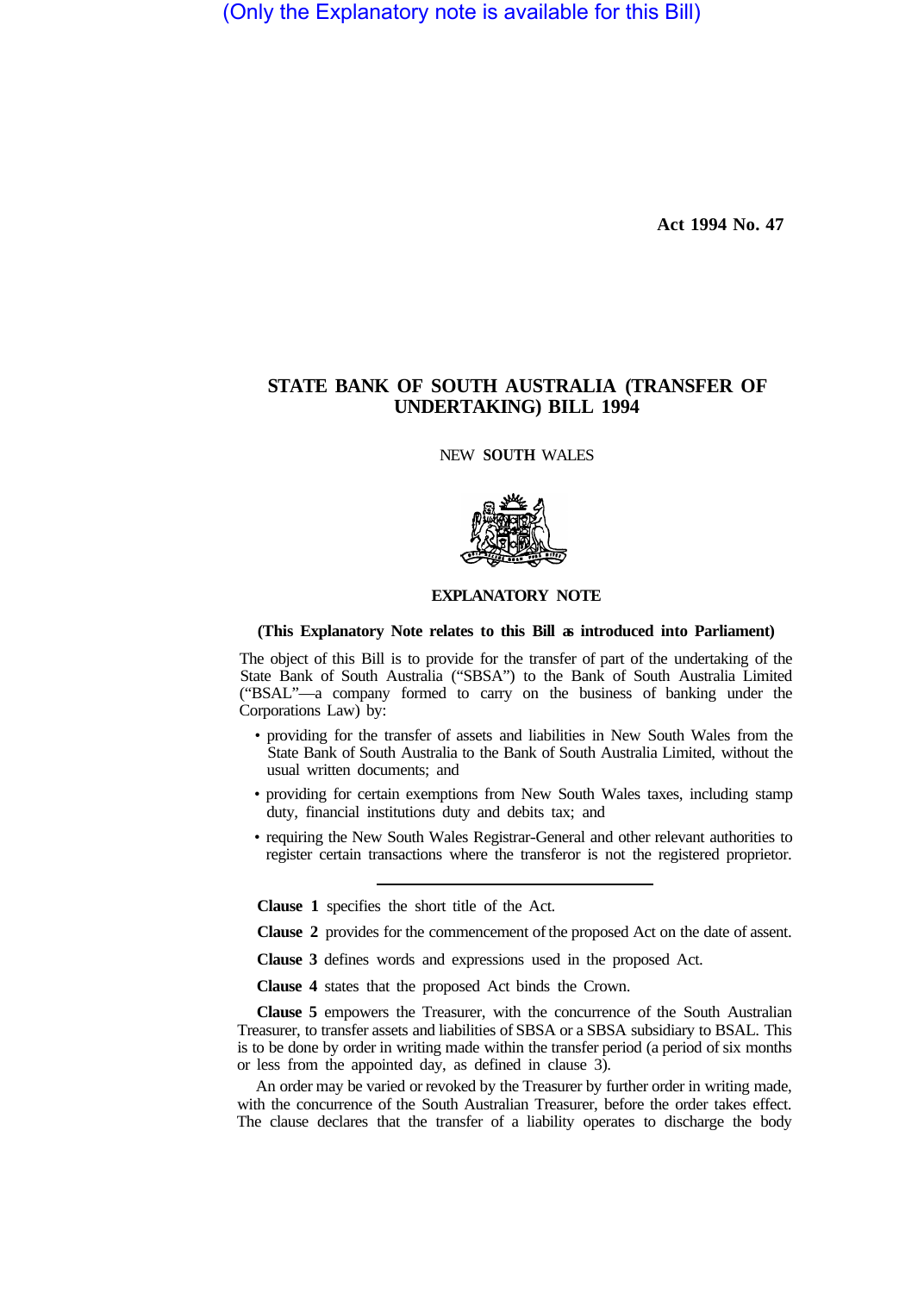## *State Bank of South Australia (Transfer of Undertaking) 1994 [Act 1994 No. 47]*

corporate from which the liability was transferred from the liability. It further declares that a transfer of an asset or liability operates by force of the proposed Act and despite the provisions of any other law or instrument.

**Clause 6** provides for the transfer of assets and liabilities under the proposed Act to have effect on the conditions fixed by the South Australian Treasurer under the South Australian Act (these conditions of transfer may free transferred property from a trust (if each beneficiary is SBSA or a SBSA subsidiary) and may FIX the value of transferred assets and liabilities and impose a liability on the transferee reflecting that value: see section 8 of the South Australian Act).

**Clause 7** contains a series of transitional provisions related to transferred assets and liabilities. The general purpose of the provisions is to put BSAL in the same legal position as SBSA or the SBSA subsidiary from which assets or liabilities are transferred.

**Clause 8** provides that an instruction, order or mandate given to a bank or other financial institution for payments to be made to an account at SBSA or a SBSA subsidiary continues to operate so that the payments are made to the account when transferred to BSAL under the proposed Act or a corresponding law (as defined in clause 3).

**Clause 9** requires the Registrar-General, and any other registering authority, to register or record in the appropriate manner the transfer to BSAL of any transferred asset or liability and to register an instrument in registrable form, executed by BSAL, relating to property that is a transferred asset even though BSAL is not registered as the proprietor of the property.

The Registrar-General or other registering authority is authorised by the clause to register a dealing with property by SBSA or the SBSA subsidiary in whose name the property is registered or by BSAL without being concerned to inquire whether the property is or is not a transferred asset.

**Clause 10** relieves a person dealing with SBSA or a SBSA subsidiary or with BSAL of any obligation to inquire whether property to which the transaction relates is or is not a transferred asset.

Further, the clause provides that if SBSA or a SBSA subsidiary was entitled to property before the appointed day (to be appointed by proclamation under the South Australian Act), and after that day, SBSA or the SBSA subsidiary, or BSAL, purports to deal with the property as if entitled to it, the transaction is valid even though the body corporate purporting to deal with the property is not entitled to do so because the property is, or is not, a transferred asset.

This will not, however, validate a transaction if the party dealing with SBSA, the SBSA subsidiary or BSAL has actual notice of the deficiency of title or acts fraudulently.

**Clause 11** authorises the Treasurer to re-transfer assets or liabilities (or both) from BSAL to SBSA or a SBSA subsidiary. Again, this is to be by order in writing with the concurrence of the South Australian Treasurer. A re-transfer may only be made during the transfer period.

**Clause 12** provides an exemption from stamp duty, financial institutions duty or debits tax in respect of any transfer effected by order of the Treasurer under the proposed Act or any application or entry made, or receipt given or anything else done for a purpose connected with, or arising out of, such a transfer.